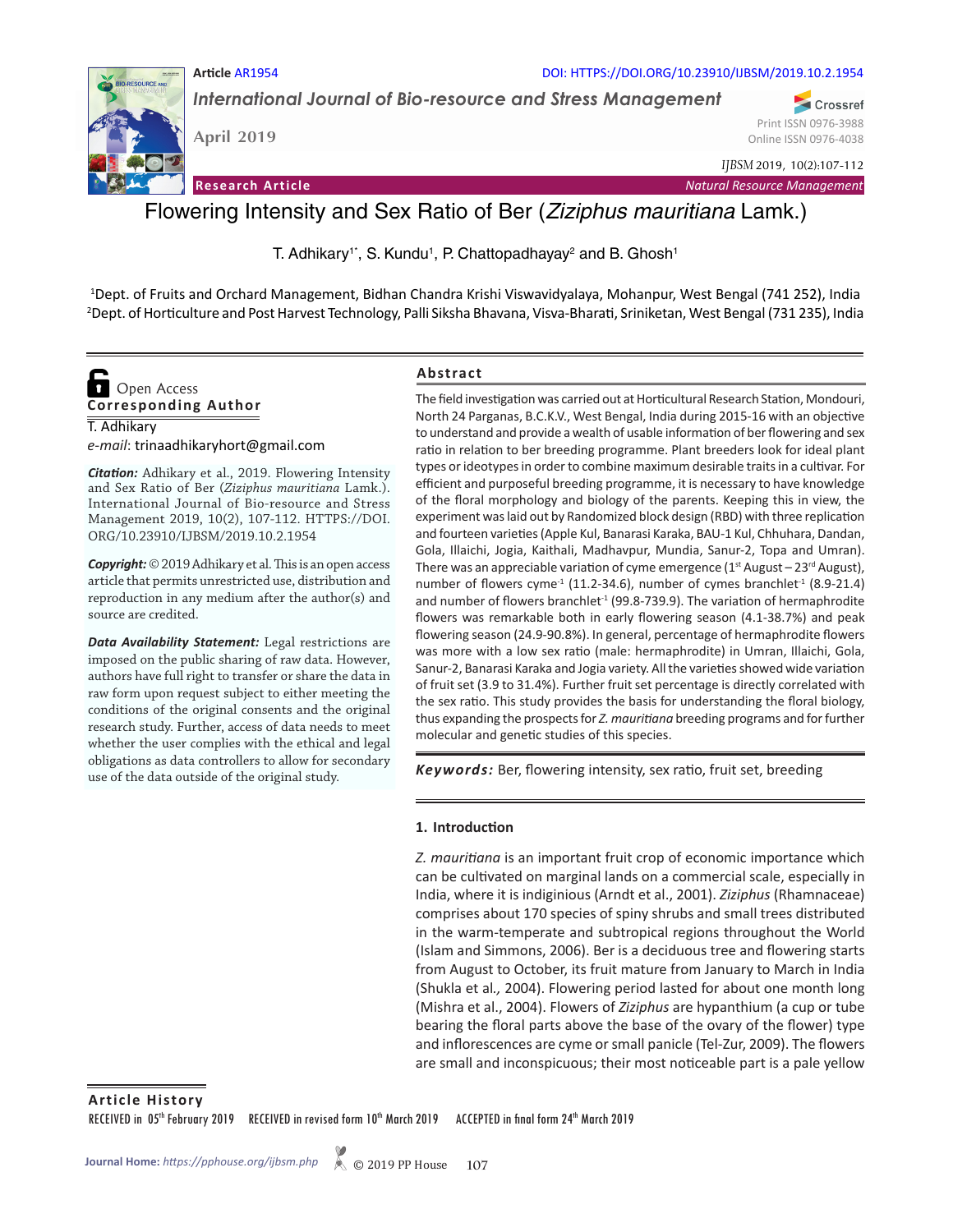calyx which is 6-8 mm in diameter. The life of an individual flower is very short (2-3 days) and many flowers remain unpollinated in an inflorescence, eventually dropping down. *Ziziphus* flowers exhibit synchronous protandrous dichogamy, i.e., flowers of an individual plant mature in synchrony and anther dehiscence precedes stigma receptivity with little or no overlap between the sexual stages (Renner, 2001). Such temporal separation of sexual functions has been referred to as a ''temporal dioecism'' (Cruden, 1988). Till date no information is available on the genetic and molecular factors which can control synchronous dichogamy. According to Singh et al. (1982) the stamens were well developed with rudimentary style in male flowers. While in hermaphrodite flowers both style and stigma were well developed. During early part of season, percentage of hermaphrodite flowers remained low which increased with the advancement of the season. Flowers are greenish-cream in colour. The nectar quantity seems to be very less but swollen floral disc of hermaphrodite flowers deceitfully created impression of nectar drop, which shines in the light, creating sufficient stimulus to attract a number of insect species (Mishra et al., 2004).

In India, cultivated ber has more than 300 varieties but only a few are commercially important (Pareek and Nath, 1996). The majority of varieties of Indian jujube are selection from heterogeneous population. Plant breeders look for ideal plant types or ideotypes in order to combine maximum desirable traits in a cultivar. For efficient and purposeful breeding programme, it is necessary to have knowledge floral biology. Aspects that related to the timing, frequency, and synchrony of flowering are directly related to the breeding success of plant populations. A detailed morphological description of floral biology would therefore provide a vital foundation, that would ultimately give a better understanding of the mechanisms that regulate synchronous dichogamy. The aspects of flowering phenology particularly important in monoecious plants because temporal differentiation in the expression of unisexual flowers determines the mating patterns within and among populations (Bullock, 1981). Knowledge of flowering and fruit set is also essential to formulate the appropriate cultural practices that may influence the fruit yield and quality. There is a little knowledge about the relationship between sexual expression patterns and the reproductive success of rare ber. For the above reason the experiment of flowering intensity and sex expression of ber was carried out.

#### **2. Materials and Methods**

The present field investigation was carried out on the ber orchard at Horticultural Research Station, Mondouri of Bidhan Chandra Krishi Viswavidyalaya, Nadia, West Bengal during the year 2015-16. The ber orchard is situated at the eastern side of this research station having 22.43  $\textdegree{}$ N latitude and 88.34 <sup>o</sup>E longitude, with an altitude of 9.75 m above the MSL. The metrological data regarding rainfall, humidity, temperature are mentioned in Figure 1. The experiment was laid out with 14



Figure 1: Meteorological data of experimental area during period of investigation

varieties (Apple Kul, Bnarasi Karaka, BAU-1 Kul, Chhurahara, Dandan, Gola, Illaichi, Jogia, Kaithali, Madavpur, Mundia, Sanur-2, Topa, and Umran) in a randomised block design. Each variety was replicated thrice.

Intensity of flowering is calculated by counting number of flowers cyme<sup>-1</sup> and number of cymes branchlet<sup>-1</sup> from four branchlets in four directions of a plant which were tagged. Number of flowers branchlet $1$  was calculated by multiplying number of flowers cyme<sup>-1</sup> with number of cymes branchlet<sup>-1</sup>.

There are two types of flower Male and Hermaphrodite flowers. Four branchlets were selected and tagged for recording number of male and hermaphrodite flowers. About 100 flowers branchlet<sup>1</sup> were closely observed in early and peak flowering season by characteristics of morphological characteristics. Further the sex ratio was calculated.

Branchlets were tagged consisting of about 200 open flowers in all directions for each plant during peak flowering season. Remove all flower buds and tiny fruits from branchlets, if any. Fruit set were counted at fruits of lentil size.

The quantitative or measured data obtained were analysed statistically by the analysis of variance method as suggested by Panse and Sukhatme (1978) and the significance of different source of variation was tested by error mean square by Fisher's 'F' test of probability level of 0.05%.

#### **3. Results and Discussion**

#### *3.1. Flowering habit*

The flowers of all the cultivars borne in cluster in the axil of leaves. Ber possess mixed bud, give rise to both flowering and vegetative buds simultaneously. The inflorescence was axillary cyme. The flowers on lower portion of branch were first to open and progressed onwards to apex. The central flower within the cluster opened earlier than those on edges. Flowers are borne both current season growth and mature wood. Except Banarasi Karaka, Gola, Jogia and Mundia, flowers of most of the cultivars borne in current season growth. Awasthi, 2009 also reported that the flowers are borne on the current seasons growth in leaf axil, the inflorescence is cymose.

### *3.2. Emergence of cyme*

The date of emergence of cyme varied from  $1<sup>st</sup>$  August to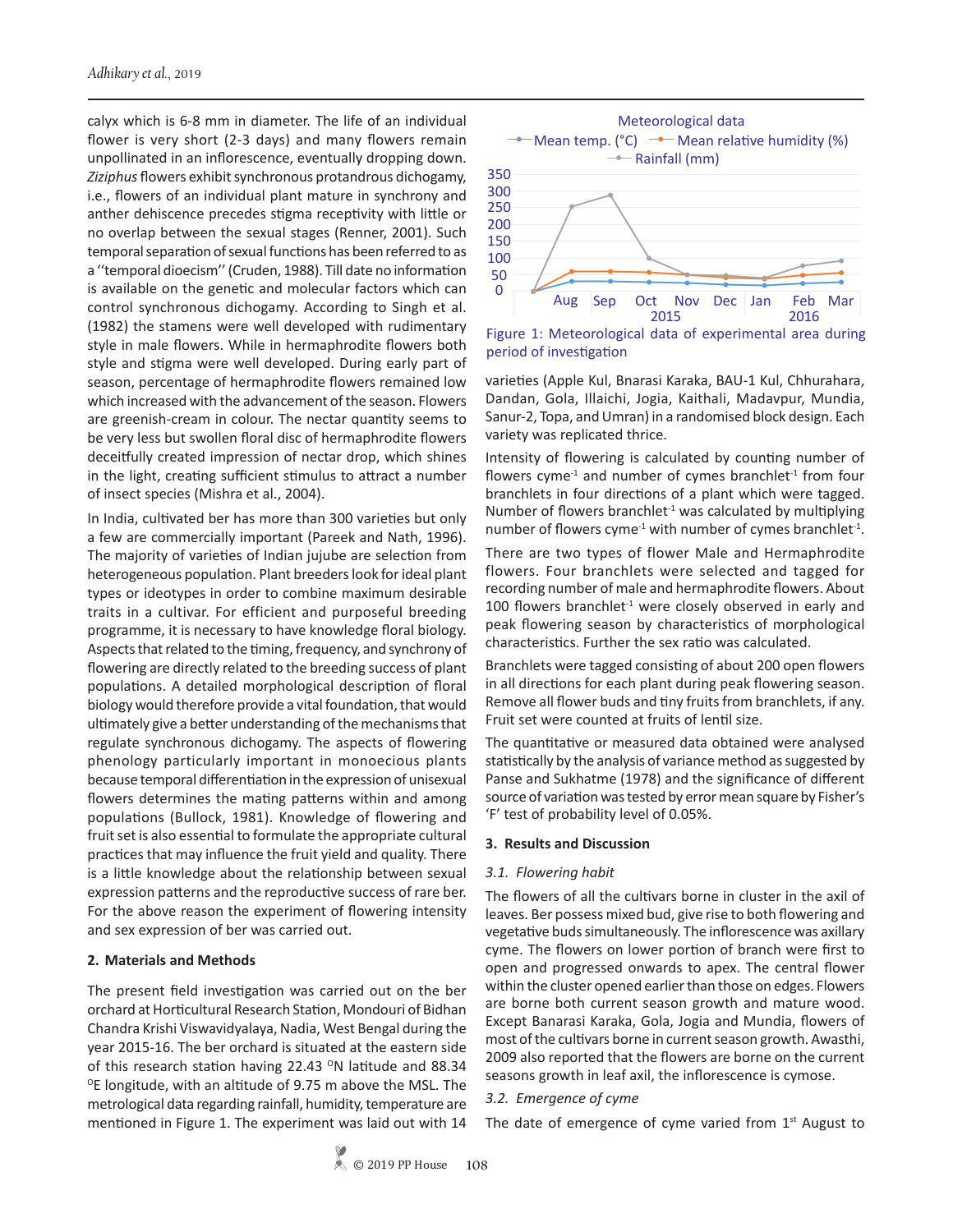23<sup>rd</sup> August among different varieties, being earliest both in Chhuhara and Illaichi ( $1<sup>st</sup>$  August) followed by Jogia and Sanur-2 (2<sup>nd</sup> August). The emergence of cyme was late in Apple Kul (20<sup>th</sup>) August), BAU Kul-1 (21<sup>st</sup> August), Banarasi Karaka (22<sup>nd</sup> August) and Madhavpur (23<sup>rd</sup> August) in alluvial; zone of West Bengal. Parek et al., 2007 reported that in India, the flowering period of ber varies from early June to late November in different varieties under different agroclimatic conditions. According to Mishra et al., 2004 *Zizyphus mauritiana* is a post-monsoon bloomer. Flower buds appeared during the second week of the September and started opening by the last week of the same month.

#### *3.3. Flowering intensity*

Different varieties of ber in the present studies showed wide variation in number of flowers cyme<sup>-1</sup> (11.2-34.6), number of cymes branchlet<sup>-1</sup> (8.9-21.4) and number of flowers branchlet<sup>-1</sup> (99.8-739.9). Number of flowers cyme-1 and number of cymes branchlet<sup>-1</sup> were much higher in Apple Kul than remaining varieties although number of cymes branchlet $1$  in Banarasi Karaka was same as that of Apple Kul. The maximum number of flowers branchlet<sup>-1</sup> in Apple Kul was due to higher number of flowers cyme<sup>-1</sup> and higher number of cymes branchlet<sup>-1</sup>. Number of flowers branchlet<sup>-1</sup> was also higher in Banarasi Karaka and Gola. Variation in number of flowers cyme $<sup>-1</sup>$  was</sup> also reported earlier by Neeraja et al. (1991), they obtained higher number of flowers cyme $<sup>1</sup>$  and number of cymes</sup> branchlet<sup>-1</sup> in variety Seb. Although the number of flowers cluster<sup>1</sup> was reported just 10-14 by Garhwal (1997). The variation was upto 15-28 flowers cyme $1$  in the findings of Awasthi 2009. In *Z. lotus* inflorescence is a contracted cyme with 6 to 11 flowers cited by Nasri-Ayach and Nabi, 2009. In the studies of Kulkarni, 2016, the number of flowers inflorescence<sup>-1</sup> in *Z. mauritiana* was dependent on genotype, Umran having an average of 9.4 and Seb with 17.7. Though the number of flowers are much higher per cyme but the fruit set percentage is much lower in every varieties of ber under study. This results also agreed with the results of Liu et al. (2008) where they found 91.5% of 180 genotypes in *Z. jujube*, bear only one fruit per inflorescence.

Wide and significant variation of number of cymes in a branchlet had been found among different varieties of ber which was presented in Table 1. The Varieties like Chhuhara (8.5) Kaithali (8.9), Umran (10.3), Jogia (10.8), Topa (11.8), Mundia (12.5), Illaichi (13.4), BAU Kul-1 (13.4) and Sanur-2 (14.6) showed lesser cymes in a branchlet. The higher cymes in a branchlet were recorded in Gola (18.5), Dandan (19.3), Madhavpur (20.0), Apple Kul and Banarasi Karaka (21.4).

Table 1 revealed huge number of flowers branchlet $1$  in Apple Kul (739.9) followed by Gola (334.5) and Baranashi Karaka (333.1). Moderate number of flowers in a branchlet was noticed in Sanur-2 (204.7), Illaichi (222.4), Mundia (233.5), Madhavpur (242.2) and Dandan (269.8). Remaining varieties showed lesser number of flowers in a branchlet with least value (99.8) in Kaithali. Neeraja et al. (1991) studied the ber

| Table 1: Intensity of flowering in different varieties of ber |                                  |                                            |                                              |  |  |  |  |  |  |  |
|---------------------------------------------------------------|----------------------------------|--------------------------------------------|----------------------------------------------|--|--|--|--|--|--|--|
| Variety                                                       | No. of<br>flowers<br>$cyme^{-1}$ | No. of<br>cymes<br>branchlet <sup>-1</sup> | No. of<br>flowers<br>branchlet <sup>-1</sup> |  |  |  |  |  |  |  |
| Apple Kul                                                     | 34.6                             | 21.4                                       | 739.9                                        |  |  |  |  |  |  |  |
| Banarasi Karaka                                               | 15.6                             | 21.4                                       | 333.1                                        |  |  |  |  |  |  |  |
| <b>BAU Kul-1</b>                                              | 12.6                             | 13.5                                       | 169.9                                        |  |  |  |  |  |  |  |
| Chhuhara                                                      | 19.4                             | 8.5                                        | 164.0                                        |  |  |  |  |  |  |  |
| Dandan                                                        | 14.0                             | 19.3                                       | 269.8                                        |  |  |  |  |  |  |  |
| Gola                                                          | 18.1                             | 18.5                                       | 334.5                                        |  |  |  |  |  |  |  |
| Illaichi                                                      | 16.6                             | 13.4                                       | 222.4                                        |  |  |  |  |  |  |  |
| Jogia                                                         | 14.8                             | 10.8                                       | 159.4                                        |  |  |  |  |  |  |  |
| Kaithali                                                      | 11.2                             | 8.9                                        | 99.8                                         |  |  |  |  |  |  |  |
| Madhavpur                                                     | 12.1                             | 20.0                                       | 242.2                                        |  |  |  |  |  |  |  |
| Mundia                                                        | 18.7                             | 12.5                                       | 233.5                                        |  |  |  |  |  |  |  |
| Sanur-2                                                       | 14.1                             | 14.6                                       | 204.7                                        |  |  |  |  |  |  |  |
| Topa                                                          | 16.4                             | 11.8                                       | 193.5                                        |  |  |  |  |  |  |  |
| Umran                                                         | 13.1                             | 10.3                                       | 138.2                                        |  |  |  |  |  |  |  |
| SEm±                                                          | 0.913                            | 0.774                                      |                                              |  |  |  |  |  |  |  |
| LSD $(p=0.05)$                                                | 2.668                            | 2.263                                      |                                              |  |  |  |  |  |  |  |

cultivar Seb, and found that number of flower cluster shoot $^{-1}$ was 164 and number of flowers shoot $1$  was 4105. Flowering in ber in general was very profuse but the life of individual flower was very short and many flowers apparently are not pollinated during their receptive period.

## *3.4. Types of flower*

*Ziziphus* consists of two types of flower Hermaphrodie and males. In the findings of Mishra et al., 2004, they found that the flowers are hermaphrodite and reveal protandry (dichogamy). Intensity varies from cultivar to cultivar. High hermaphrodite to male ratio helps in high production of a cultivar. Inflorescence consists of male and hermaphrodite flower (Pareek, 2001, Singh et al., 1982, Asatryan and Tel-Zur, 2013, Cerinoa et al., 2015). According to Singh et al. (1982), Pareek et al. (2007) the stamens were well developed with rudimentary style in male flowers. While in hermaphrodite flowers both style and stigma were well developed. During early part of season, percentage of hermaphrodite flowers remained low which increased with the advancement of the season. Umran had the highest percentage of hermaphrodite flowers (22.22%) while the lowest was recorded in Chhuhara (13.60%). The species exhibits a definite female bias in its numerical sex ratios (Mishra, 2004).

It is clear from Table 2 that hermaphrodite flowers ranged widely from 17.3 to 64.2% among different varieties with maximum value in Umran (64.2%) and minimum in Chhuhara (17.3%). Higher hermaphrodite flowers were also recorded in Gola (63.8%), Illaichi (62.3 %), Sanur-2 (59.6%), Banarasi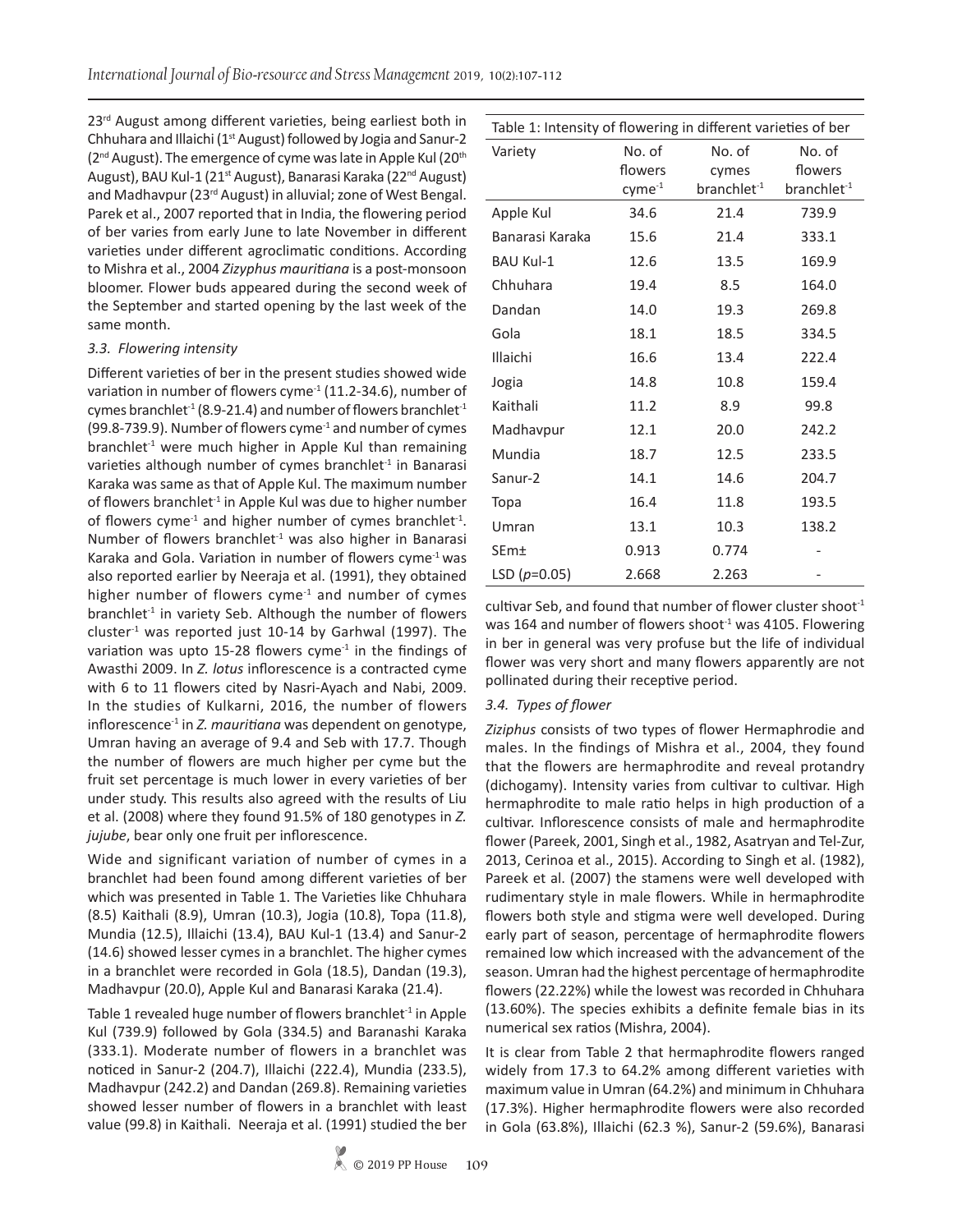| Table 2: Type of flowers, sex ratio and fruit set of different varieties of ber |                        |                                      |                  |                                              |                                   |                                              |                     |                                   |                  |                  |  |  |
|---------------------------------------------------------------------------------|------------------------|--------------------------------------|------------------|----------------------------------------------|-----------------------------------|----------------------------------------------|---------------------|-----------------------------------|------------------|------------------|--|--|
| Variety                                                                         | Male<br>flowers<br>(%) | Herma <sup>*</sup><br>flowers<br>(%) | $M:H^*$<br>ratio | Early flowering season<br>(August-September) |                                   | Peak flowering season<br>(September-October) |                     |                                   |                  |                  |  |  |
|                                                                                 |                        |                                      |                  | Male<br>flowers (%)                          | Herma <sup>*</sup><br>flowers (%) | $M : H^*$<br>ratio                           | Male<br>flowers (%) | Herma <sup>*</sup><br>flowers (%) | $M:H^*$<br>ratio | Fruit set<br>(%) |  |  |
| Apple Kul                                                                       | 81.2                   | 18.8                                 | 4.3:1            | 95.9 (78.3)                                  | 4.1(11.7)                         | 23.3:1                                       | 66.6 (54.8)         | 33.4 (35.2)                       | 2:1              | 5.4(13.4)        |  |  |
| <b>Banarasi</b><br>Karaka                                                       | 45.4                   | 54.5                                 | 0.8:1            | 79.3 (63.0)                                  | 20.6(27.0)                        | 3.8:1                                        | 11.5(19.1)          | 88.4 (70.9)                       | 0.1:1            | 24.8 (29.8)      |  |  |
| <b>BAU Kul-1</b>                                                                | 57.5                   | 42.4                                 | 1.4:1            | 77.7 (61.8)                                  | 22.2(28.1)                        | 3.5:1                                        | 37.3 (37.3)         | 62.7(52.7)                        | 0.6:1            | 26.5(30.9)       |  |  |
| Chhuhara                                                                        | 82.7                   | 17.3                                 | 4.8:1            | 90.3 (71.9)                                  | 9.6(18.1)                         | 9.4:1                                        | 75.0 (60.0)         | 24.9 (30.0)                       | 3:1              | 3.9(11.5)        |  |  |
| Dandan                                                                          | 80.6                   | 19.4                                 | 4.1:1            | 95.1 (77.3)                                  | 4.8(12.7)                         | 19.7:1                                       | 66.1 (54.4)         | 33.8 (35.6)                       | 2:1              | 23.3(28.8)       |  |  |
| Gola                                                                            | 36.2                   | 63.8                                 | 0.6:1            | 61.2(51.5)                                   | 38.7 (38.5)                       | 1.6:1                                        | 11.1(18.8)          | 88.8 (71.2)                       | 0.1:1            | 14.3 (22.2)      |  |  |
| Illaichi                                                                        | 37.7                   | 62.3                                 | 0.6:1            | 66.2 (54.5)                                  | 33.7 (35.5)                       | 2:1                                          | 9.2(17.6)           | 90.8 (72.4)                       | 0.1:1            | 21.4(27.4)       |  |  |
| Jogia                                                                           | 47.1                   | 52.9                                 | 0.9:1            | 63.9 (53.1)                                  | 36.1 (37.0)                       | 1.8:1                                        | 30.2 (32.2)         | 69.7 (57.7)                       | 0.4:1            | 20.4 (26.8)      |  |  |
| Kaithali                                                                        | 78.4                   | 21.6                                 | 3.6:1            | 95.5 (77.8)                                  | 4.5(12.2)                         | 21:1                                         | 61.3(51.6)          | 38.7 (38.4)                       | 1.6:1            | 12.4 (20.7)      |  |  |
| Madhavpur                                                                       | 73.7                   | 26.3                                 | 2.8:1            | 84.6 (66.9)                                  | 15.4(23.1)                        | 5.5:1                                        | 62.9 (52.6)         | 37.1 (37.4)                       | 1.7:1            | 20.8(27.1)       |  |  |
| Mundia                                                                          | 67.1                   | 32.9                                 | 2:1              | 83.2 (65.8)                                  | 16.8 (24.2)                       | 5:1                                          | 50.9 (45.5)         | 49.0 (44.4)                       | 1:1              | 7.0(15.3)        |  |  |
| Sanur-2                                                                         | 40.4                   | 59.6                                 | 0.7:1            | 61.8(51.8)                                   | 38.1 (38.1)                       | 1.6:1                                        | 18.9 (25.5)         | 81.0 (64.5)                       | 0.2:1            | 31.4 (34.0)      |  |  |
| Topa                                                                            | 68.7                   | 31.3                                 | 2.2:1            | 93.8 (75.7)                                  | 6.2(14.3)                         | 15.1:1                                       | 43.6 (41.4)         | 56.3 (48.6)                       | 0.8:1            | 23.1(28.7)       |  |  |
| Umran                                                                           | 35.8                   | 64.2                                 | 0.5:1            | 62.1(52.0)                                   | 37.8 (38.0)                       | 1.6:1                                        | 9.4(17.2)           | 90.6 (72.8)                       | 0.1:1            | 26.1(30.7)       |  |  |
| SEm±                                                                            |                        | $\overline{\phantom{a}}$             | 4.3:1            | 0.99                                         | 0.99                              | 23.4:1                                       | 3.81                | 3.81                              | 2:1              | 0.979            |  |  |
| <b>LSD</b><br>$(p=0.05)$                                                        |                        |                                      | 0.8:1            | 2.90                                         | 2.91                              | 3.8:1                                        | 11.13               | 11.13                             | 0.1:1            | 2.862            |  |  |

Figures with in parenthesis are angular transformed value

Karaka (54.5%) and Jogia (52.9%). On the other hand, it was less in Apple Kul (18.8%), Dandan (19.4%), Kaithali (21.6%) and Madhavpur (26.3%). According to Singh and Jindal (1982) cultivar Umran had highest number of hermaphrodite flowers (22.2%), followed by Gola Gurgaon with 20.1%. Similar findings also reported by Parek 2001 that Umran had highest no of hermaphrodite flowers followed by Gola. Different varieties produced 35.8 to 82.7% male flowers. Lesser male flowers were recorded in Umran (35.8%), Gola (36.2%) and Illaichi (37.7%) and higher in Chhuhara (82.7%), Apple Kul (81.2%), Dandan (80.6%), Kaithali (78.4%) and Madhavpur (73.7%). Remaining varieties produced moderate percentage of male flowers. These results were supported by the similar findings of Pareek et al. (2007); Nath et al. (2002).

## *3.5. Sex ratio (Male:Hermaphrodite)*

Table 2 showed that sex ratio (M:H) ranged from 0.6:1 to 4.3:1 among different varieties of ber. Wide variability in flower sex ratio among the cultivars of mango was also observed by Getha et al. 2016. It was obtained highest in Apple Kul (4.3:1) and lowest and at par Gola and Illaichi (0.6:1). Almost similar types of findings was observed by Vishal et al. (2002).

Hermaphrodite flowers at early flowering season (Aug-Sep) ranged from 4.1 to 38.7% (Table 2). Hermaphrodite flowers at early flowering season were less in Apple Kul (4.1%), Kaithali (4.5%), Dandan (4.8%), Topa (6.2%), Chhuhara (9.6%), Madhavpur (15.4%) and Mundia (16.8 %). It was comparatively higher in remaining varieties (20.6–38.7%) with maximum hermaphrodite flowers in Gola (38.7%). It is evident from Table 2 that all the varieties showed higher male flowers (61.2–95.9) in early flowering season (Aug-Sep). The male flowers were comparatively lesser in Gola (61.2%), Sanur-2 (61.8%), Umran (62.1%), Jogia (63.9%) and Illaichi (66.2%) as compared to remaining varieties. It was more than 90% in Chhuhara (90.3%), Topa (93.8%), Dandan (95.1%), Kaithali (95.5%) and Apple Kul (95.9%). Sex ratio (M:H) in early flowering season (Aug-Sep) was highest in case of all ber varieties. Maximum sex ratio was obtained in case of Apple Kul (23.3:1) and minimum in case of Sanur-2 and Chhuhara (1.6:1).

Table 2 clearly revealed that the variety Illaichi produced maximum hermaphrodite flowers (90.8%) in peak flowering season (Sep-Oct) followed by Umran (90.6%), Gola (88.8%), Banarasi Karaka (88.4%) and Sanur-2 (81.0%). Moderate amount of hermaphrodite flowers was noted in Jogia (69.7%), BAU Kul-1 (62.7%) and Topa (56.3%). Remaining varieties had less than 50% hermaphrodite flowers with minimum in Apple Kul (33.4%). Wide variation of male flowers (9.2–75.0%) was found among different ber varieties at peak flowering season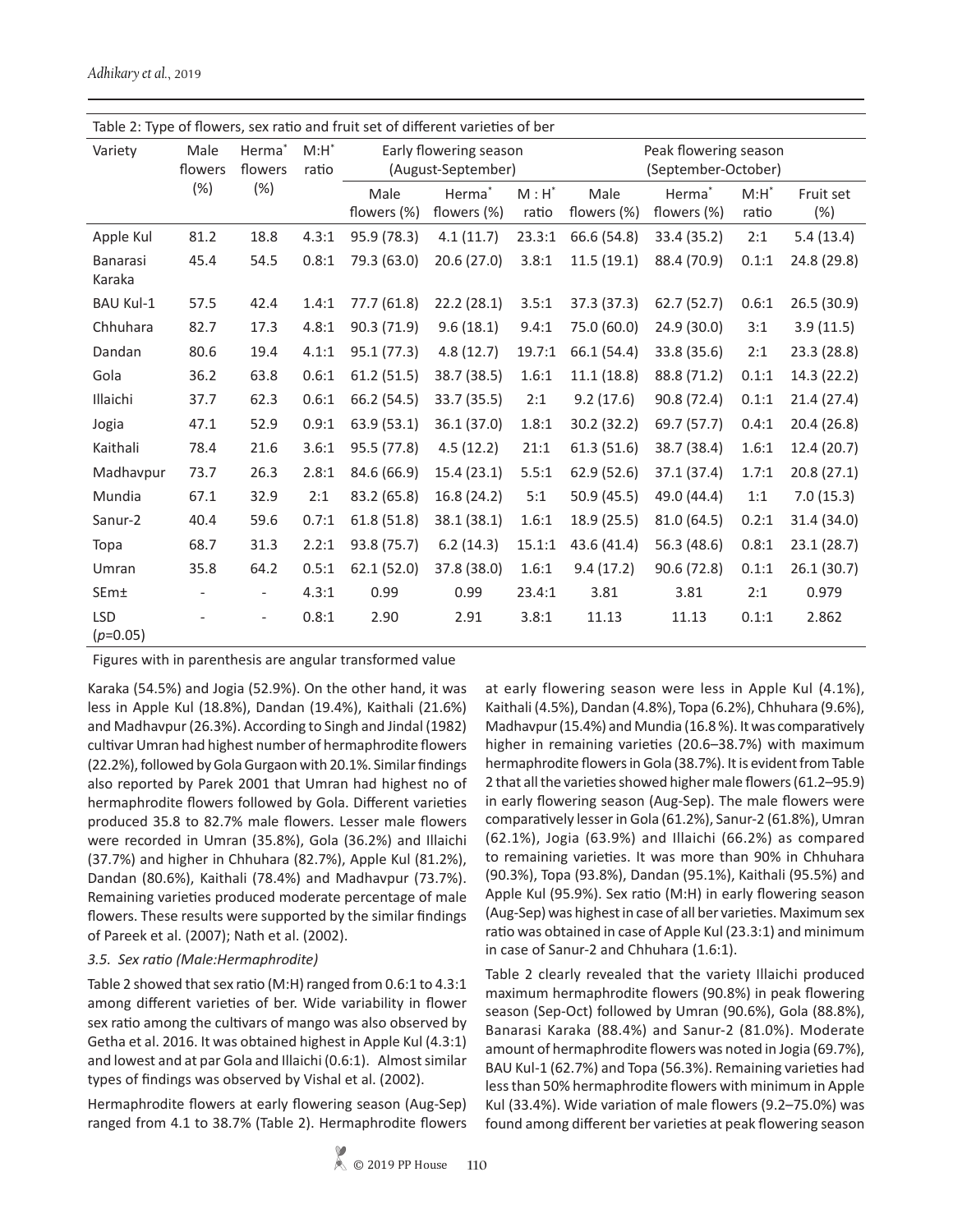(Sep-Oct) shown in Table 2. The male flowers were less in Illaichi (9.2%), Umran (9.4%), Gola (11.1%) and Banarasi Karaka (11.5%). On the contrary, it was much higher in Chhuhara (75.0%), Apple Kul (66.6%), Dandan (66.1%), Madhavpur (62.9%) and Kaithali (61.3%). It is clear from Table 2 that sex ratio (M:H) at peak flowering season (Sep-Oct) was found maximum in Chhuhara (3:1) followed by Apple Kul and Dandan (2:1). Minimum sex ratio (M:H) was found in Topa (0.8:1) followed by BAU Kul-1 (0.6:1), Jogia (0.4:1), Sanur-2(0.2:1) and Banarasi Karaka, Gola, Illaichi, Umran (0.1:1).The variation of hermaphrodite flowers was remarkable both in early flowering season (4.1-38.7%) and peak flowering season (24.9-90.8%). More than 60% to 90% flowers at early flowering season was male and with the advancement of season (at peak flowering season) hermaphrodite flowers increased. The effect of the environment on the sexual expression of plant species has been well documented (Brunet, 1992). Tel-Zur, 2009 also reported two phases viz. Female and male phases in *Z. mauritiana* and after completion of male phase female phase was prevalent. Increased hermaphrodite flowers with the advancement in season were also obtained earlier (Singh and Jindal, 1982). Similar findings was also illustrated Devi et al., 1989 where in both early and late types, the ratio of male to female gradually increased as the flowering progressed. The higher hermaphrodite flowers during peak flowering season might be due to lowering of temperature. However, average hermaphrodite flower in the present studies was recorded

higher in Banarasi Karaka, Gola, Illaichi, Sanur-2 and Umran.

#### *3.6. Fruit set*

Flowering in ber, in general, was very profuse but the life span of the hermaphrodite flower was very short and many flowers apparently were not pollinated during their receptive period resulted in such a low fruit set. Kulkarni 2016 also observed that although *Ziziphus* spp. produced numerous flowers on each inflorescence, fruit set was very low irrespective of species or genotypes From Table 2. It can be observed that there was a marked variation in fruit set in different cultivars depending upon the percentage of the hermaphrodite flower which ranged from 3.9% Chhuhara to 31.4% in Sanur-2. The higher fruit set was also recorded in BAU Kul-1 (26.5%), Umran (26.1%), Banarasi Karaka (24.8%), Dandan (23.3%), Topa (23.1%), Illaichi (21.4%), Madhavpur (20.8%) and Jogia (20.4%). According to Pareek 2001 the peak flowering and fruit set in Banarashi Karaka, Illaichi and Gola was September-October which was coincide the highest hermaphrodite percentage in our study. Figure 2 clearly shows that the no of flowers per cyme does not necessarily effect the fruit set percentage but the hermaphrodite flower percentage has direct correlation on the percentage of fruit set in most of the varieties. Experiment done by Getha 2016 in Mango where they found fruit set is influenced by both sex ratio and period of flowering and the fruit set percentage was more when the hermaphrodite flower proportion was higher.





#### **4. Conclusion**

Flowers cyme<sup>-1</sup> and flowers branchlet<sup>-1</sup> were much higher in Apple Kul than remaining varieties although cymes branchlet $1$ was same in Apple Kul and Banarasi Karaka. Hermaphrodite flowers was more in Illaichi, Gola and Umran. Higher % of fruit set was noted in Sanur-2 (31.4%), BAU-1 Kul (26.5%), Umran (26.1%), Banarasi Karaka (24.8%) that is directly correlated

with lower sex ratio (M:H). This knowledge of reproductive characters will be useful for efficient breeding programme for using these varieties as desirable parent.

#### **5. Reference**

Arndt, S.K., Clifford, S.C., Popp, M., 2001. *Ziziphus*–a multipurpose fruit tree in arid regions. In: Breckle, S.W.,